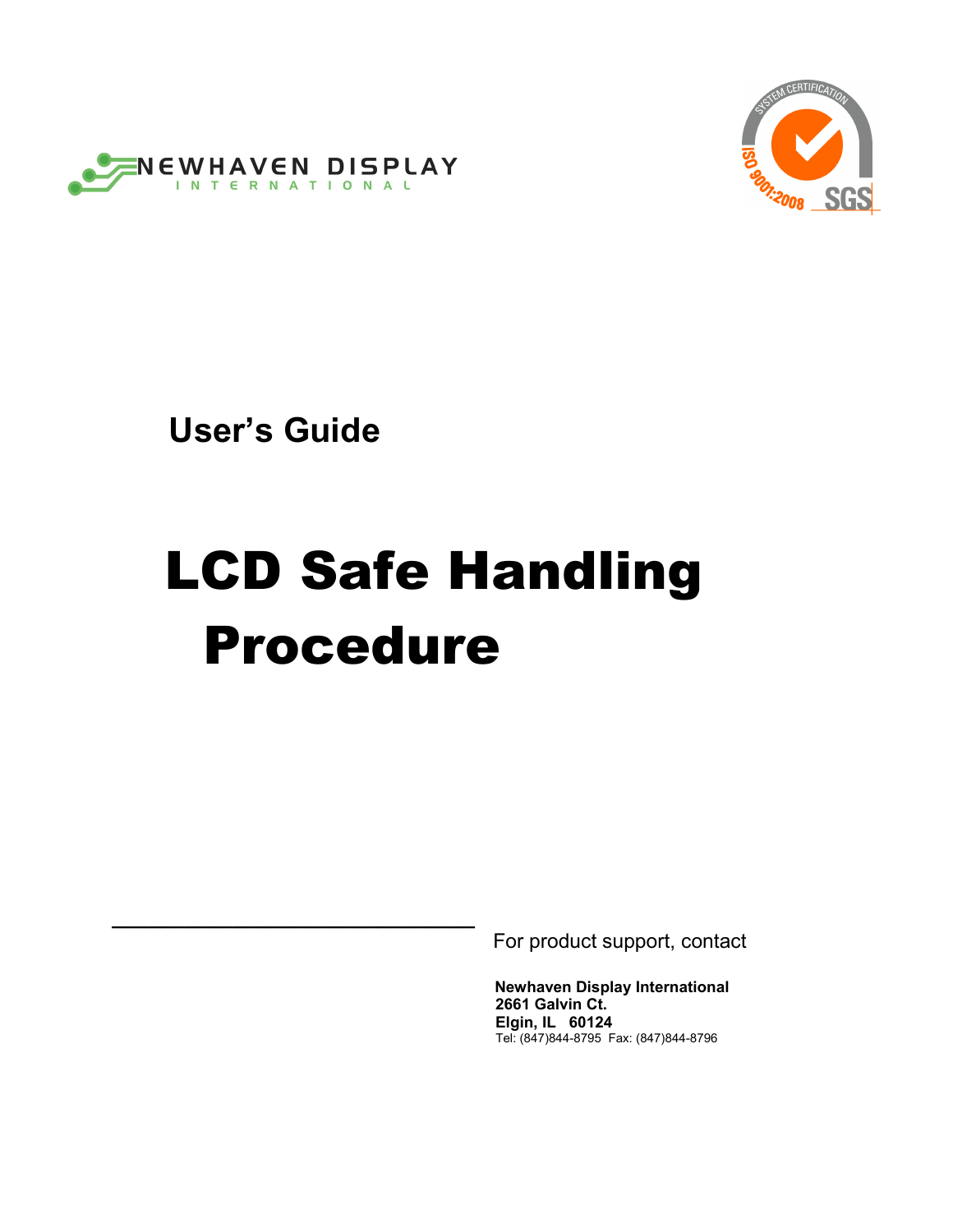# **USING LCD MODULES**

## LIQUID CRYSTAL DISPLAY MODULES

LCD's are composed of glass, liquid crystal fluid, and a polarizer. Please pay attention to the following items when handling:

- 1. Keep the temperature within a specified range for use and storage. Polarization degradation, bubble generation or polarizer peel‐off may occur with high temperatures and high humidity.
- 2. Do not touch, push or rub the exposed polarizer with anything harder than an HB lead pencil (glass, tweezers, etc).
- 3. N‐hexane is recommended for cleaning the adhesives used to attach the front/rear polarizer. Reflectors made of organic substances will be damaged by chemicals such as acetone, toluene, ethanol and isopropyl alcohol.
- 4. If the display surface becomes contaminated, breathe on the surface and gently wipe it with a soft dry cloth. If it is heavily contaminated, wipe it gently with absorbent cotton or another soft material like a chamois soaked in Isopropyl alcohol or Ethyl alcohol. Scrub gently to avoid damaging the display surface.
- 5. Wipe off saliva or water immediately! Contact with water over a long period of time may cause deformation or color fading.
- 6. Avoid contact with oil or any greasy substances.
- 7. If there is condensation on the surface and contact with the terminals while cold, it will damage, stain or dirty the polarizer. After the product is tested at a low temperature, they must be warmed up in a container before being exposed to room temperature environments.
- 8. Do not put or attach anything on the display area in order to avoid leaving marks.
- 9. Do not touch the display with bare hands. This will stain the display area and degrade the insulation between terminals. (Some cosmetics are detrimental to the polarizer).
- 10. Exercise care to minimize corrosion of the electrode. Corrosion of the electrodes is accelerated by water droplets, moisture condensation or a current flow in a high-humidity environment.
- 11. As glass is fragile, care should be taken to avoid chipping, while handling the edges especially.

## PRECAUTIONS FOR HANDLING LCD MODULES

Since the LCD module has been assembled and adjusted with a high degree of precision, avoid applying excessive shock or force to the module or making any alterations or modifications to it.

- 1. Do not alter, modify or change the shape of the tab on the metal frame.
- 2. Do not make extra holes on the printed circuit board, modify its shape or change the positions of components to be attached.
- 3. Do not damage or modify the pattern wiring on the printed circuit board.
- 4. Absolutely do not modify the zebra rubber strip (conductive rubber) or heat the seal connector!
- 5. Except for soldering the interface, do not make any alterations or modifications with a soldering iron.
- 6. Do not drop, bend or twist the LCD module. In particular, don't forcibly pull or bend the I/O cable or backlight cable.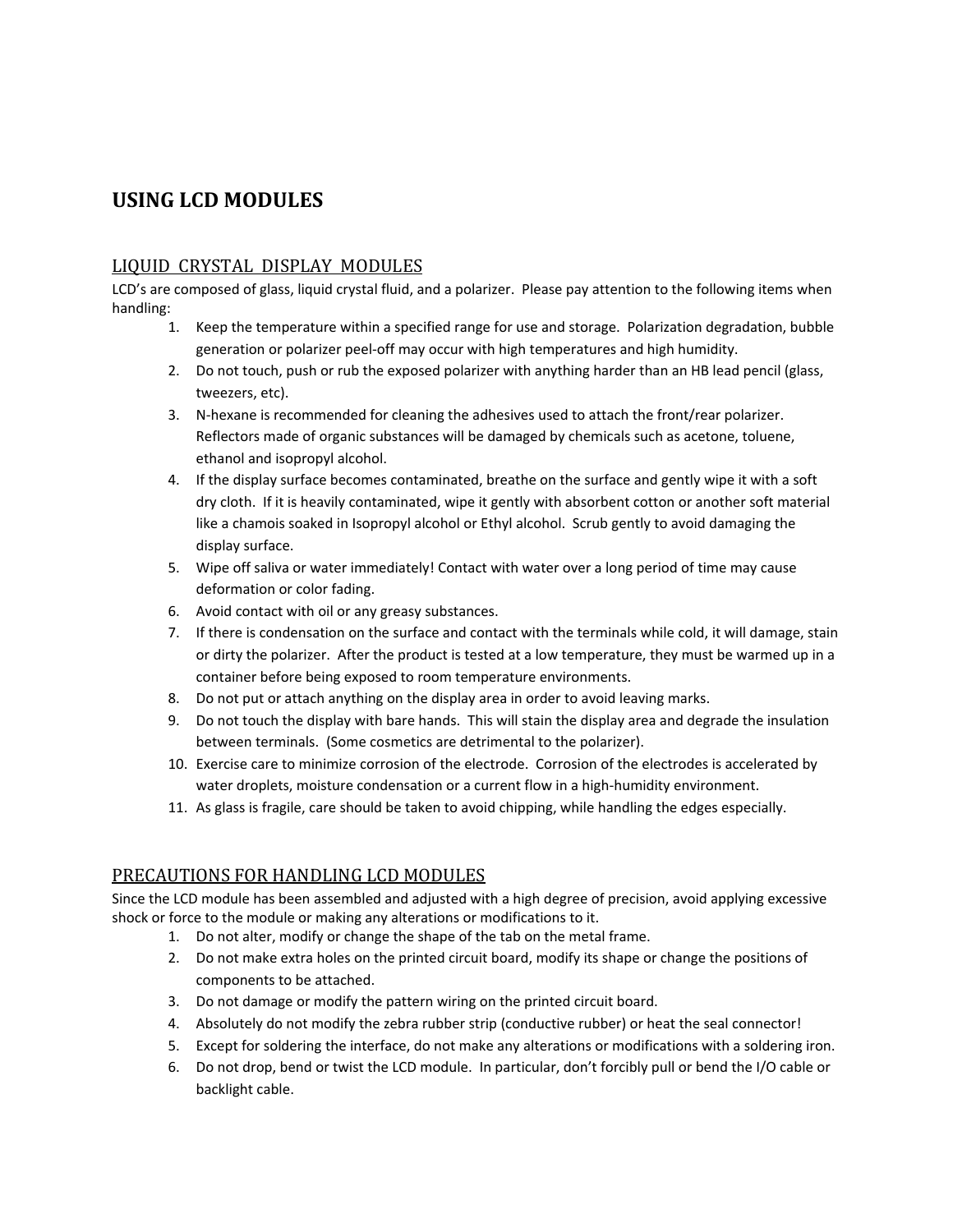7. In order to avoid cracking the FPC, pay attention to the area where the FPC is bent, the edge of the overlay, the area of the surface of Ni‐Au plating, the area of soldering land, and the area of the through hole.

# ELECTRO‐STATIC DISCHARGE CONTROL

Since this module uses a CMOS LSI, give the same careful attention to the electrostatic discharge as you would for an ordinary CMOS IC.

- 1. Make sure you are grounded when handling LCD modules. To minimize the performance degradation of the LCD modules resulting from destruction caused by static electricity, exercise care to avoid holding the following sections when handling the modules: exposed area of the printed circuit board, terminal electrode sections.
- 2. Before removing the LCD module from its packing case or incorporating it into a set, be sure the module and your body have the same electric potential.
- 3. When soldering the terminal of the LCD module, make sure the AC power source for the soldering iron does not leak.
- 4. When using an electric screwdriver to attach the LCD module, the screwdriver should be of ground potentiality, to minimize any transmission of electromagnetic waves producing sparks coming from the commutator of the motor.
- 5. As far as possible, make the electric potential of your work clothes and that of the work bench the ground potential.
- 6. To reduce the generation of static electricity, be careful that the air in the working environment is not too dry. (A relative humidity of 50‐60% is recommended).

## PRECAUTIONS FOR OPERATION

- 1. Viewing angle varies with the change of liquid crystal driving voltage (VO). Adjust VO to show the best contrast.
- 2. Driving the LCD in the voltage above the limit shortens its life.
- 3. If the LCD modules have been operating for a long time showing the same display patterns, the display patterns may remain on the screen as ghost images and a slight contrast irregularity may also appear. A normal operating status can be regained by suspending use for some time. It should be noted that this phenomenon does not adversely affect performance reliability.
- 4. Response time is greatly delayed at temperatures below the operating temperature range, however this does not mean the LCD will be out of order. It will recover when it returns to the specified temperature range.
- 5. If the display area is pushed hard during operation, the display may become abnormal, however it will return to normal if it is turned off and then turned back on.
- 6. Condensation on terminals can cause an electrochemical reaction disrupting the terminal circuit, therefore it must be used under the relative condition of 40°C, 50% RH.
- 7. When turning the power on, input each signal after the positive/negative voltage becomes stable.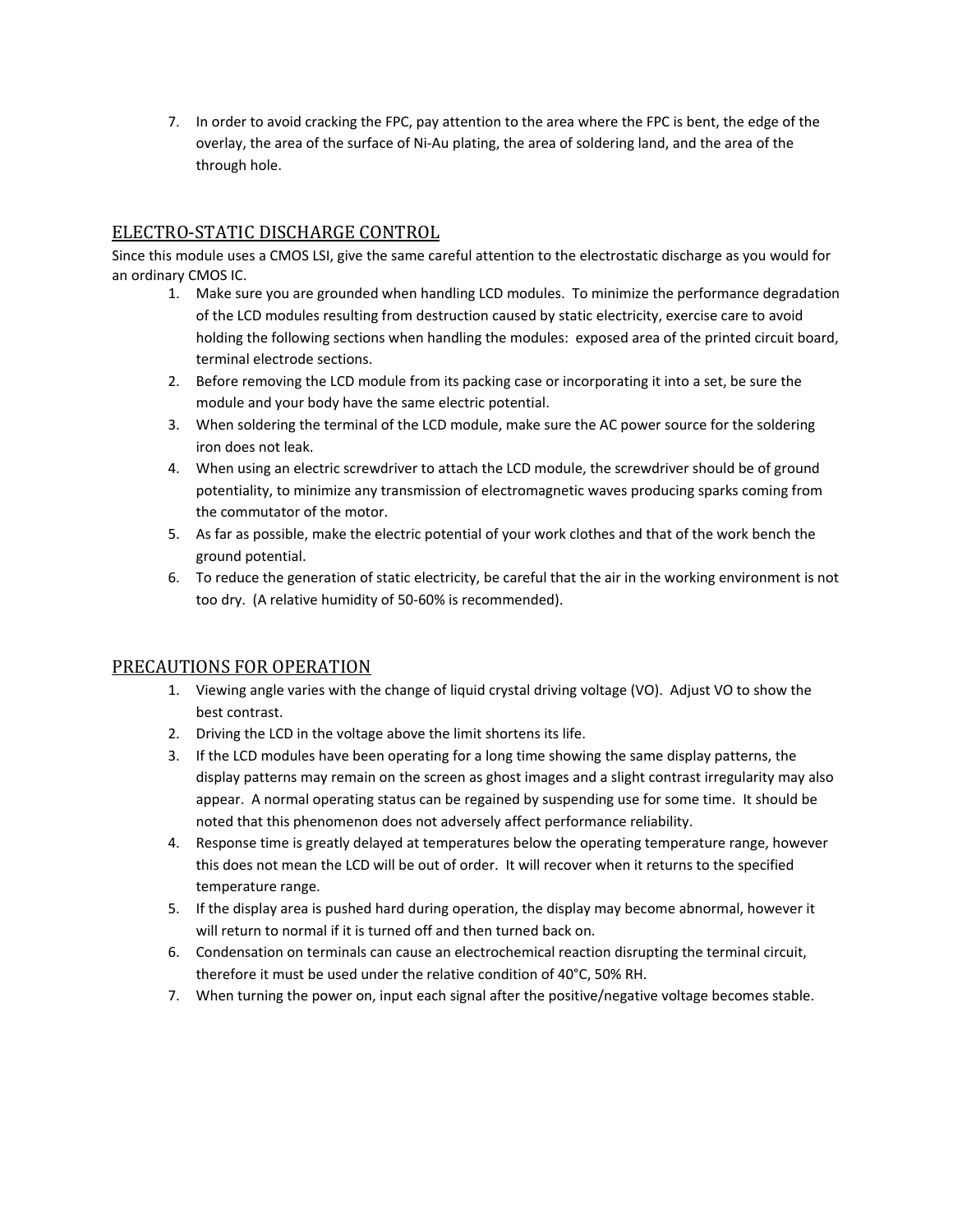

# STORAGE

WHEN STORING LCD'S, THE FOLLOWING PRECAUTIONS ARE NECESSARY:

- 1. Store them in a sealed polyethylene bag. If properly sealed, there is no need for desiccant.
- 2. Store them in a dark place; do not expose them to sunlight or fluorescent light. Keep the temperature between 0°C and 35°C.
- 3. The polarizer surface should not come in contact with any other objects. (We advise you to store them in the container in which they were shipped).
- 4. Environmental conditions:
	- A). Do not leave them for more than 160 hours at 70°C
	- B). They should not be left for more than 48 hours at ‐20°C

#### **SAFETY**

- 1. It is recommended to crush damaged or unnecessary LCDs into pieces and wash them off with solvents such as acetone and ethanol, which should later be burned.
- 2. If any liquid leaks out of a damaged glass cell and comes in contact with the hands, wash off thoroughly with soap and water.

## LIMITED WARRANTY

Newhaven Display MAKES NO WARRANTY RESPECTING THE MERCHANTABILITY OF THE PRODUCTS OR THEIR SUITABILITY OR FITNESS FOR ANY PARTICULAR PURPOSE OR USE OR RESPECTING INFRINGEMENT. Newhaven Display's liability arising out of any sale of products to Customer is expressly limited to repair and/or replacement of such Products, at Newhaven Display's election, with such remedies exclusive and in lieu of all others. Newhaven Display will not be responsible for any subsequent or consequential events or injury or damage to any personnel or user including third party personnel and/or user. This warranty is in lieu of any and all other warranties, whether oral, written, expressed, implied or statutory. Implied warranties of fitness for a particular purpose and merchantability are specifically excluded and shall not apply. Customer's obligations and Newhaven Display's remedies with respect to defective or nonconforming products, are solely and exclusively as stated herein. Furthermore, no warranty will apply if the Product has been subject to misuse, static discharge, neglect, accident, modification, or has been soldered or altered in any way or if any of the LCD handling precautions have been disregarded. Broken glass, scratches on polarizer, mechanical damages, as well as defects that are caused by accelerated environment tests are excluded from warranty. In returning products, they must be returned in their original packaging. If the original packaging is not used, the returned product must be properly packaged to prevent damage or warranty will be void. There must be a detailed description of the failures or defect for each returned part.

# RETURN LCD MODULES UNDER WARRANTY

The Customer must notify Newhaven Display within one year from date of shipment of any defective product. If Newhaven Display agrees to accept a return, return freight charges may be paid by Newhaven Display. Newhaven Display will not accept COD shipments. Contact a sales representative for a Return Materials Authorization Number and addressing instructions prior to returning product.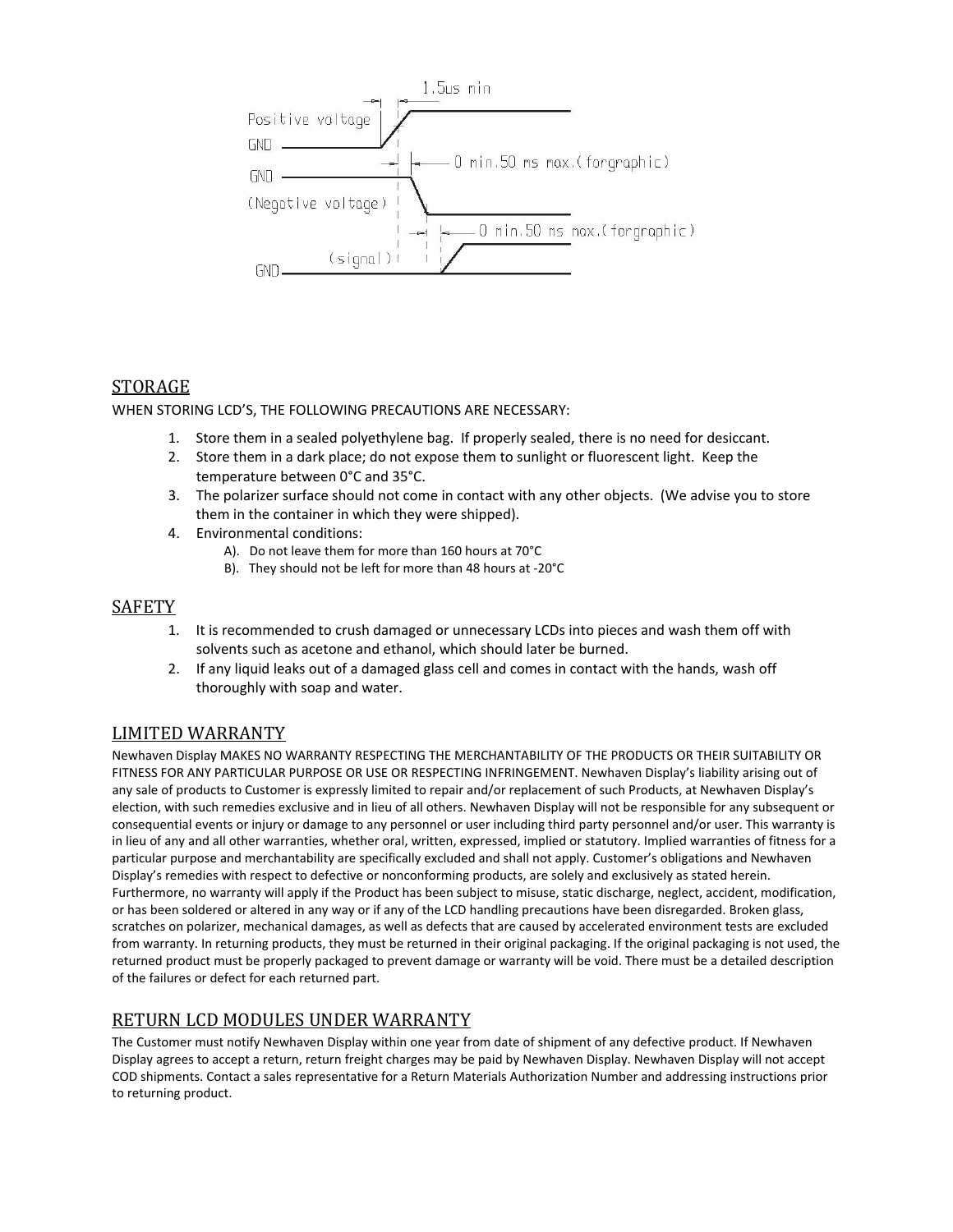# ling Precautions

#### **1. Limitation of Application:**

Newhaven products are designed for use in ordinary electronic devices such as business machines, telecommunications equipment, measurement devices..etc. Please handle the products with care. (See below)

Newhaven products are not designed, intended or authorized for use in any application which the failure of the product could result in a situation where personal injury or death may occur. These applications include, but are not limited to: life-sustaining equipment, nuclear control devices, aerospace equipment, devices related to hazardous or flammable materials...etc. (If Buyer intends to purchase or use the Newhaven products for such unintended or unauthorized applications, Buyer must secure prior written consent to such use by a responsible officer of Newhaven Display). Should Buyer purchase or use Newhaven products for any such unintended or unauthorized application (without such consent), Buyer shall indemnify and hold Newhaven and its of�icers, employees, subsidaries, af�iliates and distributors harmless against all claims, costs, damages and expenses, and reasonable attorney's fees, arising out of, directly or indirectly, any claim of personal injury or death associated with such unintended or unauthorized use, even if such claim alleges that Newhaven was negligent regarding the design or manufacture of the part.

#### **2. Industrial Rights and Patents**

Newhaven shall not be responsible for any infringement of industrial property rights of third parties in any country arising out of the application or use of Newhaven products, except which directly concern the structure or production of such products.

# If pressure is applied to LCD, orientation may be disturbed. The LCD can be broken by shock! Liquid Crystal may leak if the display breaks. If it accidentally gets on your hands, wash them with soap and water! **Do Not Press! Don't Swallow or Touch Liquid Crystal! Do Not Scratch! No DC Voltage to LCD!** Polarizer is a soft material and can easily be scratched. DC No! DC voltage or higher voltage than specified will reduce the lifetime of the LCD.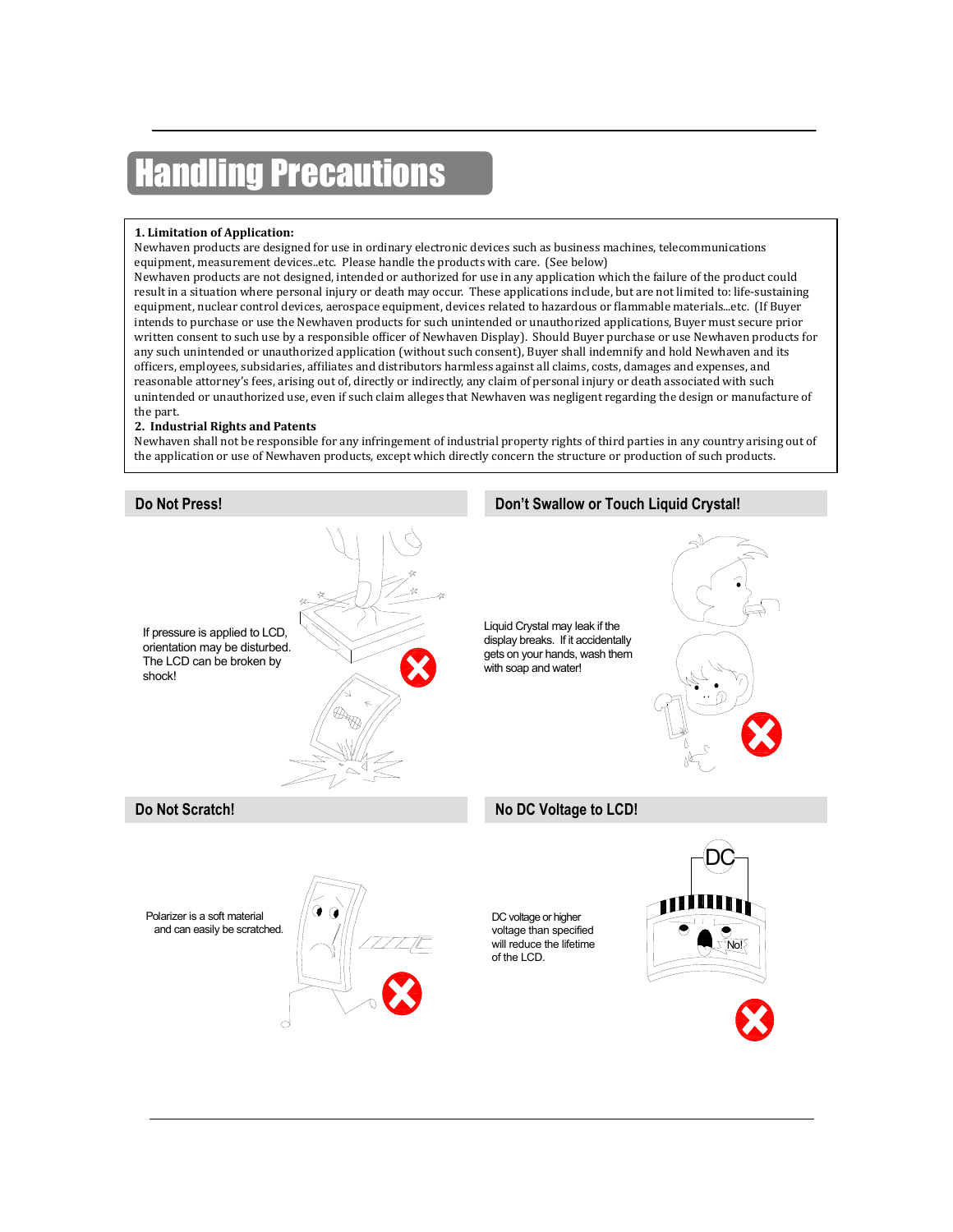